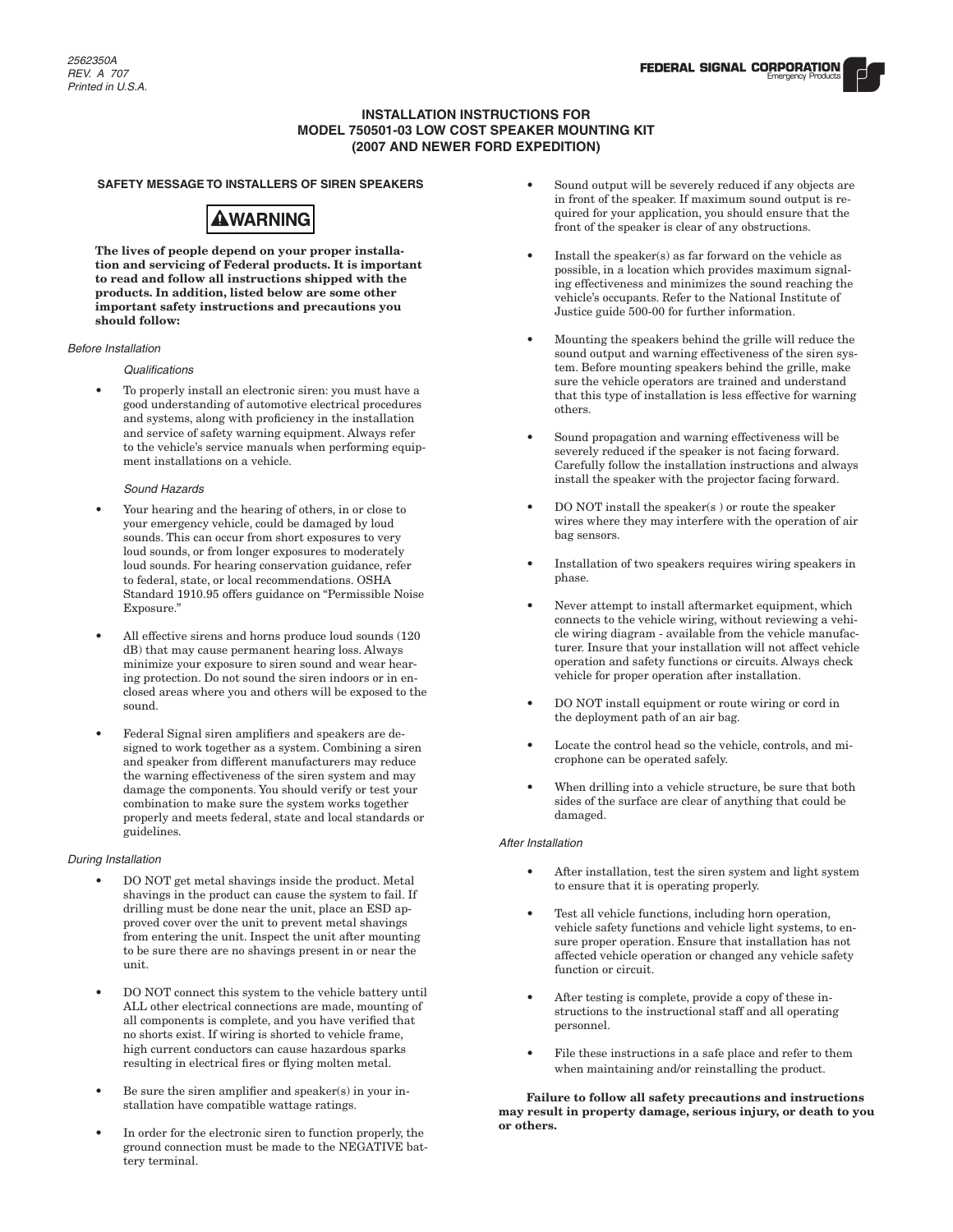### **A. GENERAL.**

 The 750501-03 mounting kit is intended to be used with an AS124 (Model 750501) speaker. This kit allows the speaker to be mounted in the 2007 and newer Ford Expedition.

# **B. UNPACKING.**

 After unpacking the unit inspect it for damage that may have occurred in transit. If the unit has been damaged, do not attempt to install or operate it. File a claim immediately with the carrier, stating the extent of damage. Carefully check all envelopes, shipping labels and tags before removing or destroying them. Ensure that all parts in the KIT CONTENTS LIST have been included.

# **C. KIT CONTENTS LIST.**

| Qtv. | Description                     | Part Number |
|------|---------------------------------|-------------|
|      | Bracket, AS124, 2007 Expedition | 8567153     |
|      | Kit. Hardware                   | 8567169     |

3 #14 Tec Screw

3 Split Lockwasher, 1/4"

# **D. INSTALLATION.**

 1. Locate mounting area between front headlight and front wheel on structural member.

# AWARNING

**To avoid reduction of sound output and damage to speaker, ensure that speaker is mounted with wires protruding from the right side of the speaker when viewing it from the front.**

 2. See figure 1. Mount the speaker to the bracket using 1/4-20 step bolts and hardware supplied with the speaker.

 3. Remove headlight per manufacturer's instructions to expose mounting location.





# **A CAUTION**

Before drilling holes in ANY part of a vehicle, be sure that both sides of the mounting surface are clear of parts that could be damaged; such as brake lines, fuel lines, electrical wiring or other vital parts. Note that the vehicle air conditioning condenser, located directly below the two rear bracket hole locations, MUST be protected during the drilling operation.

 4. See figure 2. Secure the bracket to the vehicle using three #14 Tec screws and split lockwashers.

 5. Connect the two leads from the speaker to the electronic siren's speaker cable. Refer to the instruction sheet packed with the electronic siren for additional details.

# **AWARNING**

**All effective sirens and horns produce loud sounds (120 dB) that may cause permanent hearing loss. Always minimize your exposure to siren sound and wear hearing protection. Do not sound the siren indoors or in enclosed areas where you and others will be exposed to the sound.**

 6. Test speaker for proper operation.

 7. Replace the headlight per the manufacturer's instructions.

#### **E. SERVICE.**

 Opening the speaker will void warranty. This speaker has no field serviceable parts. The factory can and will service your speaker. If you are experiencing problems with the speaker, send it to:

 Service Department Federal Signal Corporation 2645 Federal Signal Drive University Park, IL 60466

#### **Copyright 2007 Federal Signal Corporation**



*Figure 2.*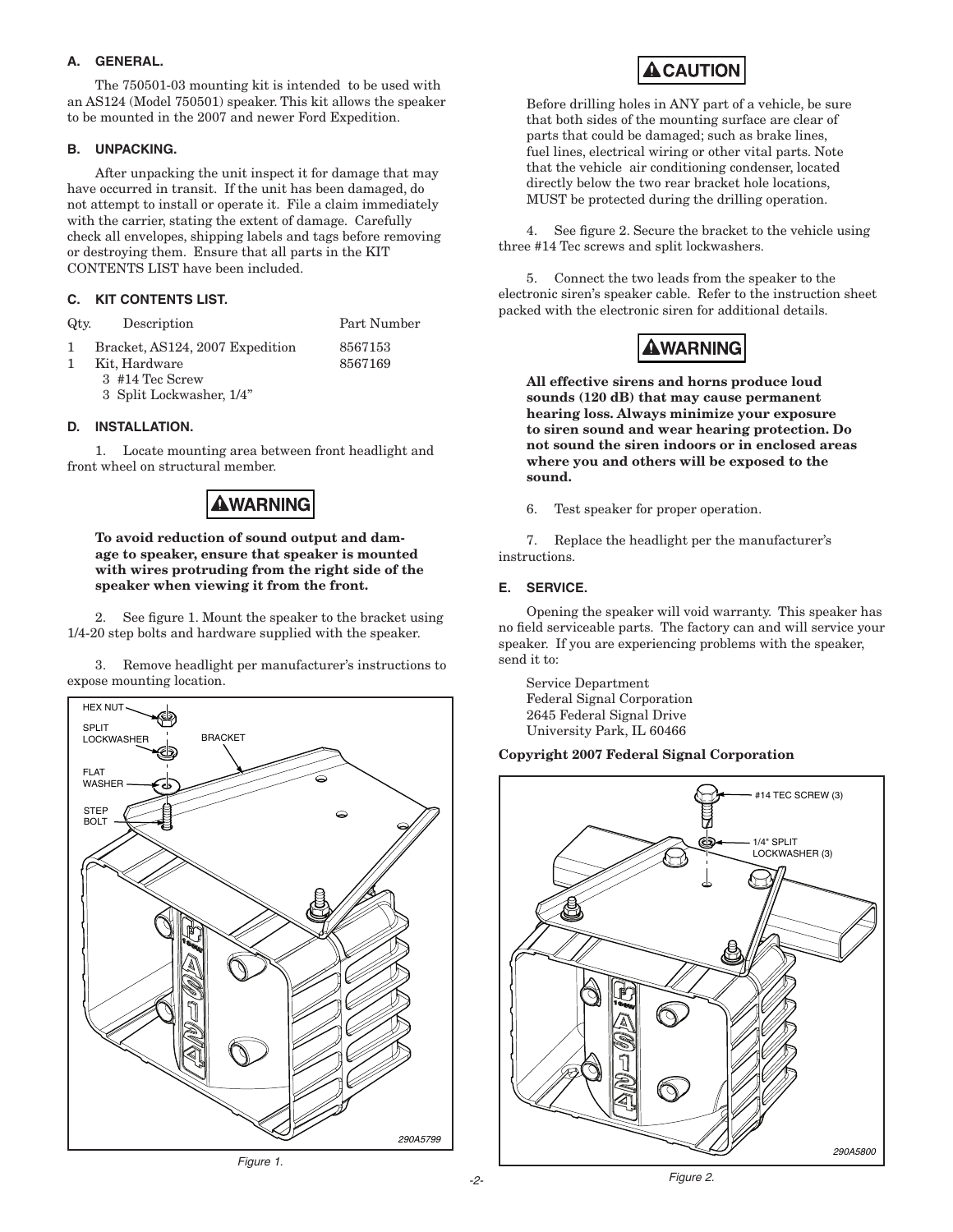#### **SAFETY MESSAGE TO PERSONNEL SERVICING FEDERAL SIGNAL SIREN SPEAKERS**

# **AWARNING**

**The lives of people depend on your proper servicing of Federal products. It is important to read and follow all instructions shipped with the products. In addition, listed below are some other safety instructions and precautions you should follow:**

- Read and understand all instructions in this manual before servicing the electronic siren or speaker.
- • To properly service an electronic siren or speaker: you must have a good understanding of automotive electrical procedures and systems, along with proficiency in the installation and service of safety warning equipment. Always refer to the vehicle's service manuals when performing service on a vehicle.
- • Electronic circuit and speaker repairs must be performed by a qualified and competent electronic technician.
- Your hearing and the hearing of others, in or close to your emergency vehicle, could be damaged by loud sounds. This can occur from short exposures to very loud sounds, or from longer exposures to moderately loud sounds. For hearing conservation guidance, refer to federal, state, or local recommendations. OSHA Standard 1910.95 offers guidance on "Permissible Noise Exposure."
- • All effective sirens and horns produce loud sounds (120 dB) that may cause permanent hearing loss. Always minimize your exposure to siren sound and wear hearing protection. Do not sound the siren indoors or in enclosed areas where you and others will be exposed to the sound.
- DO NOT connect this system to the positive terminal of the battery until servicing is complete, and you have verified that there are no short circuits to ground.
- In order for the electronic siren to function properly, the ground connection must be made to the NEGATIVE battery terminal.
- After repair, test the electronic siren and speaker system to ensure that it is operating properly.
- • Federal Signal siren amplifiers and speakers are designed to work together as a system. Combining a siren and speaker from different manufacturers may reduce the warning effectiveness of the siren system and may damage the components. You should verify or test your combination to make sure the system works together properly and meets both federal, state and local standards or guidelines.

**Failure to follow all safety precautions and instructions may result in property damage, serious injury, or death to you or others.**